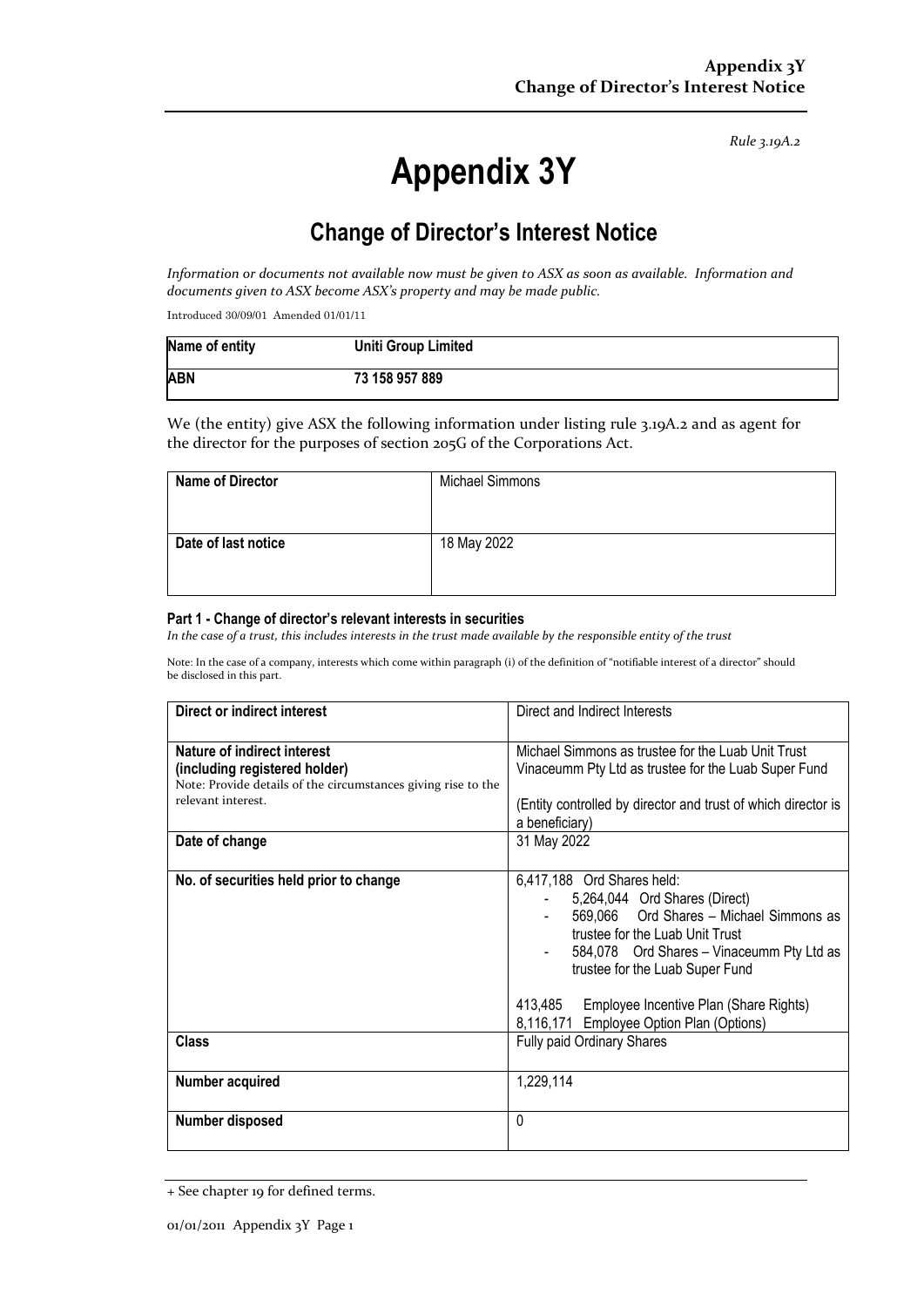| <b>Value/Consideration</b><br>Note: If consideration is non-cash, provide details and<br>estimated valuation                                                               | \$307,278.50 (1,229,114 @ \$0.25 exercise price per<br>share)                                                                                                                                                                                                                                                                             |
|----------------------------------------------------------------------------------------------------------------------------------------------------------------------------|-------------------------------------------------------------------------------------------------------------------------------------------------------------------------------------------------------------------------------------------------------------------------------------------------------------------------------------------|
| No. of securities held after change                                                                                                                                        | 7,646,302 Ord Shares held:<br>6,493,158 Ord Shares (Direct)<br>569,066 Ord Shares - Michael Simmons as<br>trustee for the Luab Unit Trust<br>584,078 Ord Shares - Vinaceumm Pty Ltd as<br>$\blacksquare$<br>trustee for the Luab Super Fund<br>413,485 Employee Incentive Plan (Share Rights)<br>6,887,057 Employee Option Plan (Options) |
| Nature of change<br>Example: on-market trade, off-market trade, exercise of<br>options, issue of securities under dividend reinvestment<br>plan, participation in buy-back | Exercise of Options granted under the Employee Share<br>Option Plan in 2019                                                                                                                                                                                                                                                               |

### **Part 2 – Change of director's interests in contracts**

Note: In the case of a company, interests which come within paragraph (ii) of the definition of "notifiable interest of a director" should be disclosed in this part.

| <b>Detail of contract</b>                      |  |
|------------------------------------------------|--|
| <b>Nature of interest</b>                      |  |
|                                                |  |
| Name of registered holder                      |  |
| (if issued securities)                         |  |
| Date of change                                 |  |
|                                                |  |
| No. and class of securities to which           |  |
| interest related prior to change               |  |
| Note: Details are only required for a contract |  |
| in relation to which the interest has changed  |  |
| Interest acquired                              |  |
|                                                |  |
| Interest disposed                              |  |
|                                                |  |
| <b>Value/Consideration</b>                     |  |
| Note: If consideration is non-cash,            |  |
| provide details and an estimated               |  |
| valuation                                      |  |
|                                                |  |
| Interest after change                          |  |
|                                                |  |
|                                                |  |

<sup>+</sup> See chapter 19 for defined terms.